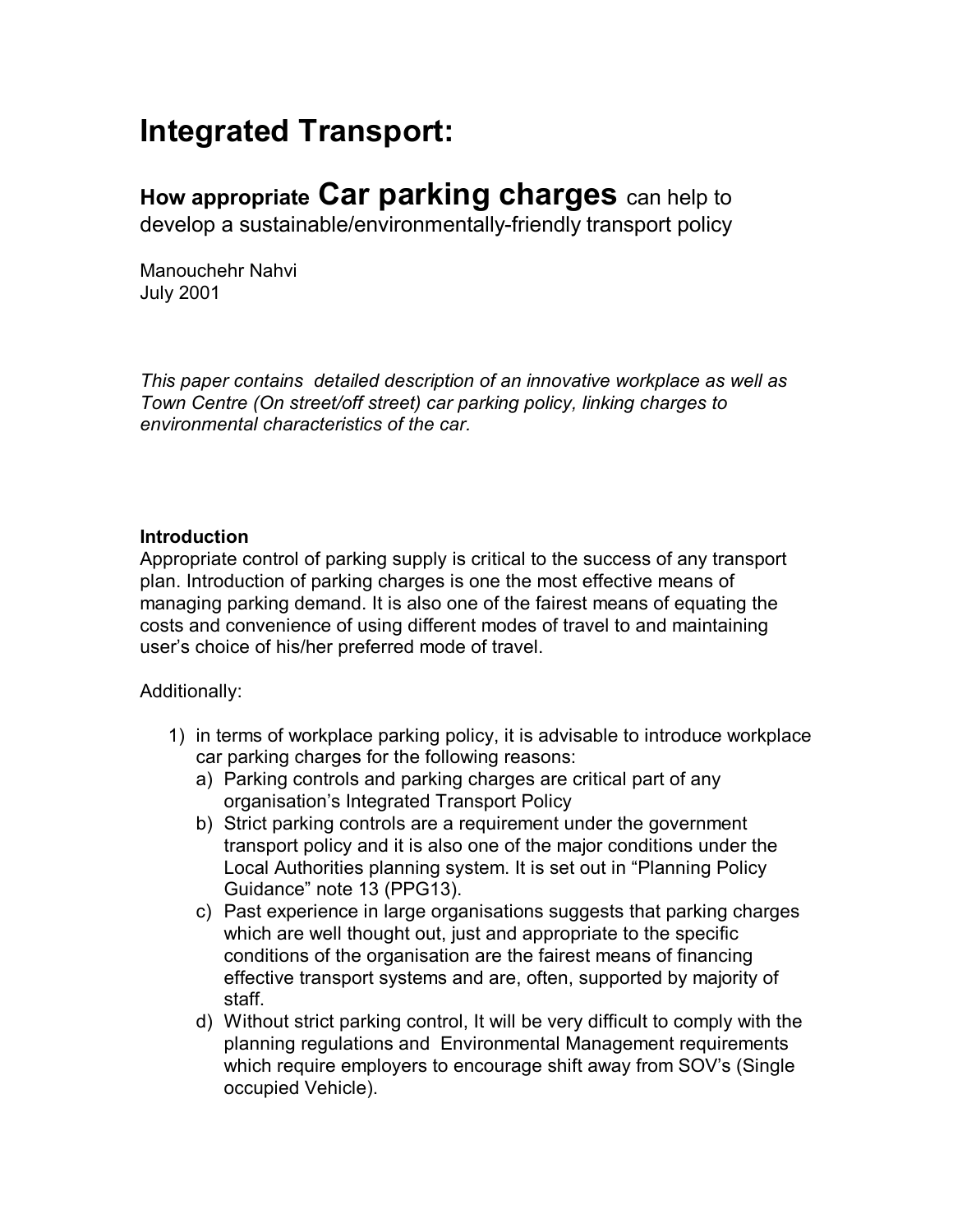- e) In "A New Deal for Transport" paper the Government introduced Local Transport Plans. In that the Government is planning to give Local authorities voluntary powers which may include imposing a tax on workplace parking. It is reasonable to assume that any possible workplace parking tax will have a negative impact on organisations' ability to recruit essential staff. On the other hand, introduction of a fair and reasonable car parking charges which matches the particular employer's specific requirements would, most likely, remove the need for introduction of a more generalised workplace parking tax by the Local Authority.
- f) In many organisations workplace car use (e.g. in an acute hospital environment) is a complex issue. Many staff work unsociable hours which causes accessibility and particularly safety concerns. Local staff shortages means that many live in places which are not easily accessible by other modes of travel. The alternative of severely limiting parking spaces instead of introducing charges is not a practical solution and will have more negative effects (For example on staff recruitments) than that of a fair system of parking charges. In these circumstances, the practical solution is, therefore, to try and reduce the negative environmental effects of the use of private vehicles for travel to work.
- 2) In respect of the town centre parking policy, Introduction of this system of parking charges will:
	- a) Help to improve air quality
	- b) Help achieve environmental benefits without restricting the modal choice of the traveller (other than encouraging them to use environmentally friendly vehicles).
	- c) Help town centre regeneration by making it less necessary to restrict number of available parking places. This is particularly effective where the town is surrounded by small villages where an effective public transport is impractical or expensive and most practical means of access to facilities ion town is private car

### **ëGreení Car Parking charges in Towns.**

It should be very easy to start by adjusting residential car parking charges to reflect the environmental characteristics of the resident's cars and later to extend this scheme to cover other car parking spaces within the town. Recommended method is described later in this paper.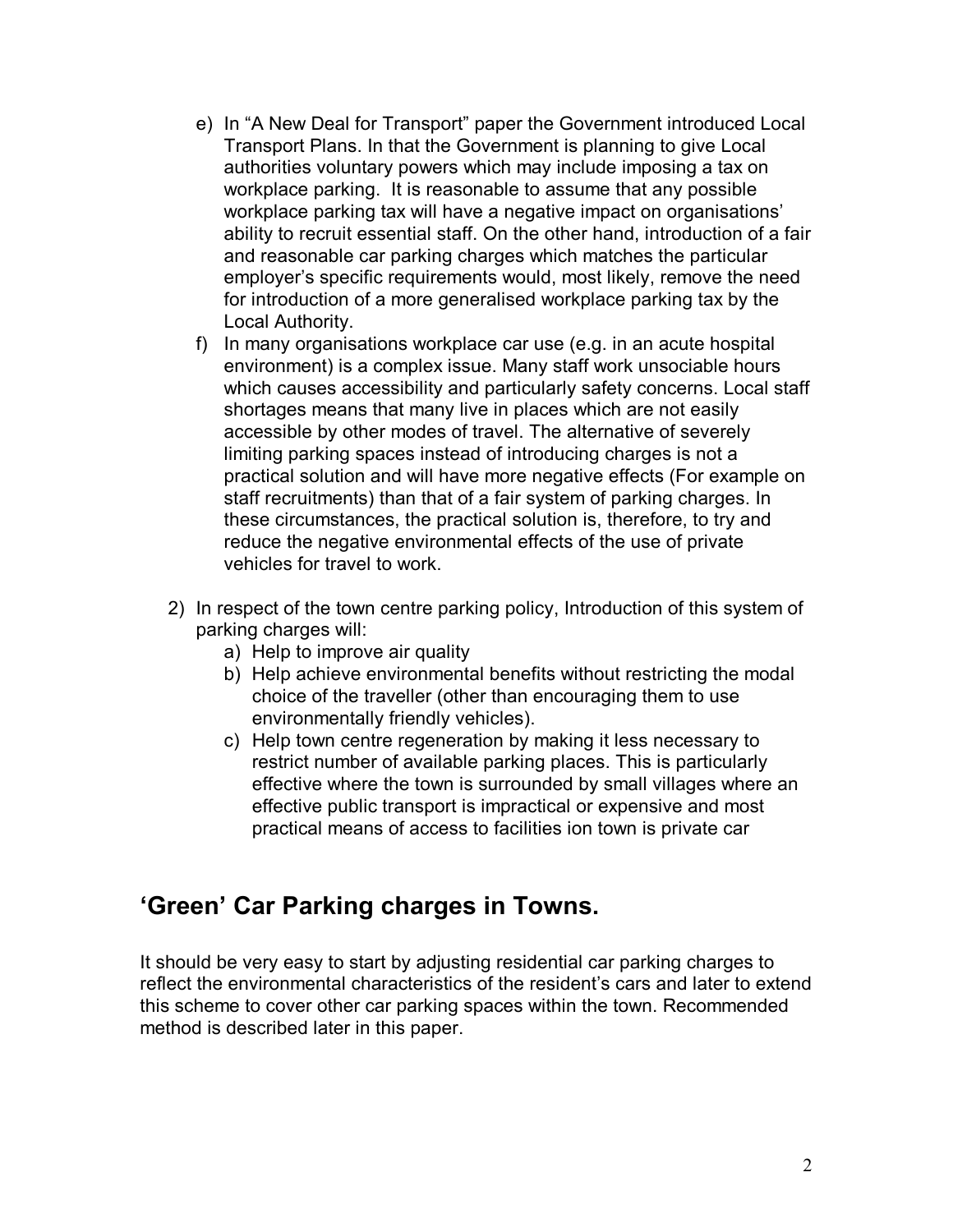## **Introduction of Workplace car parking charges**

All the above reasons indicate the need for the introduction of a fair system of parking charges which could help reduce the environmental effects of travel activities whilst at the same time efforts are made to increase staff, clients and visitors travel choices at workplaces by other means such as public transport improvements, introduction of home working schemes etc.

The advantage of this method is to encourage all staff who need to use their car to use environmentally friendly cars and by linking the charges to their pay it will be the best approximation possible to a fair system of charges.

Of course, it is essential that the views/concerns of the staff be taken into account before any car parking charges are introduced. They should be made fully aware of the reasons for the introduction of the charges including statutory planning and environmental requirements and the employers' commitment to fairness and equality for all staff.

Staff should be assured that the revenue from car parking charges will be 'ringfencedí and used exclusively to improve transport facilities and access to the sites

Comparing various workplace car parking charging methods.

#### **Flat Rate**

A flat **rate** parking charge is unfair

For example in the context of *NHS* sites, there is an approximate 1:10 ratio between the lowest and highest paid staff and there are many part-time workers

A charging rate that could reflect these differentials would be more likely to be supported by staff without adverse publicity and loss of staff morale

#### 2.11 "**Banded**" Parking Charges

This is an approach taken by many employers whereby salaries are divided into various bands and car-parking charges are increased (in stages) from the lowest to the highest salary band. This approach, to some extent, helps to reflect the differences in staff pay but has the following disadvantages;

In practice, it is not possible to introduce sufficient number of bands to iron out the differences in pay scales, particularly at lower scales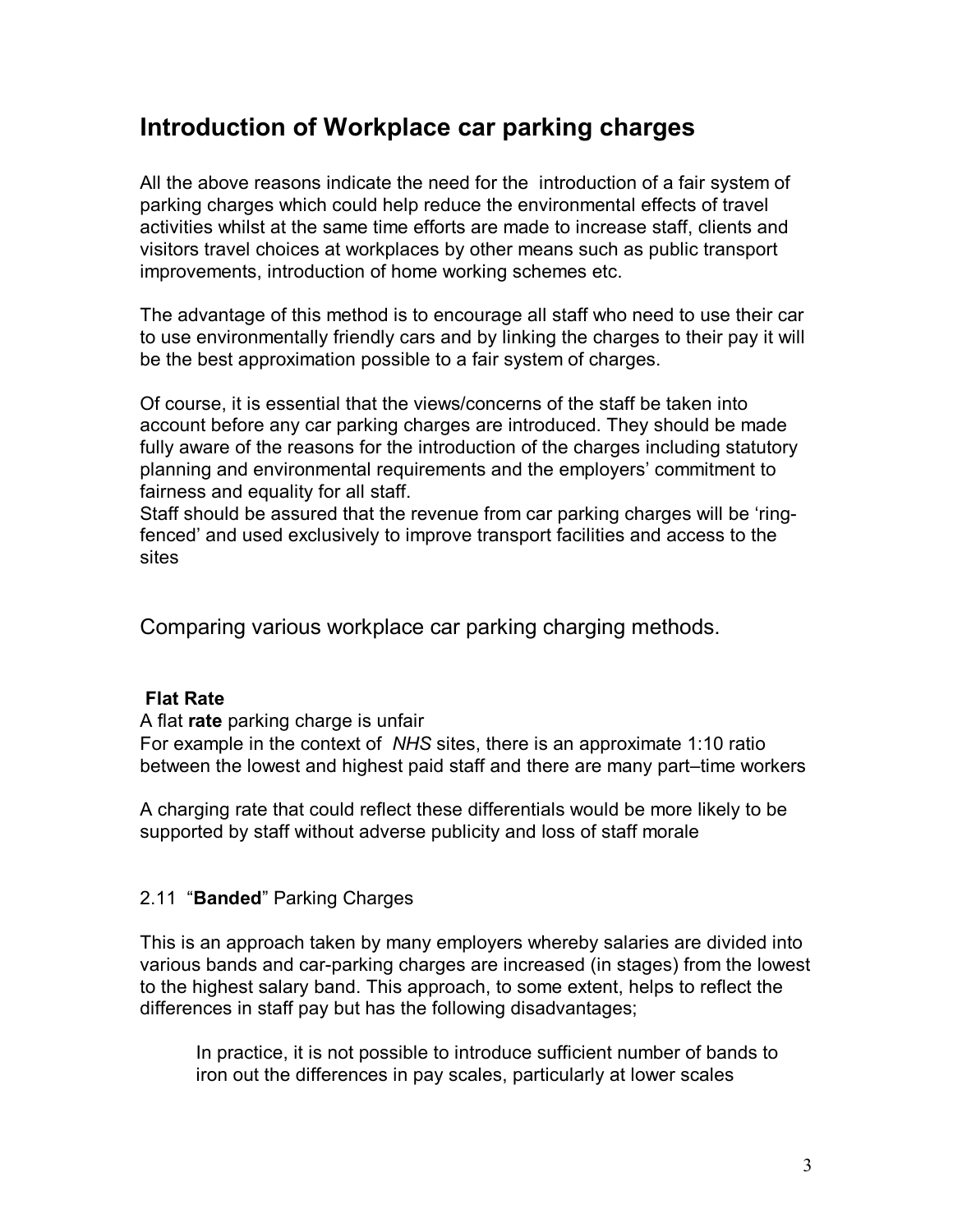It is no easier to operate than a proportionality approach to recovering charges (see below)

#### 2.12Car parking charges as a **percentage** of annual gross salary

A charging rate which is calculated as a percentage of the employee's annual gross salary is the fairest means of equating the cost of parking across the salary range and it is no more difficult to administer that a banded charging rate but it still has the following disadvantages;

Staff at the top of the salary scale have bigger disposable income than the lower paid staff

It could be seen as a form of indirect taxation rather than payment for service

Introduction of a higher percentage rate for higher paid staff (say, £50.000 and over) would help resolve the first problem but it still could be seen as a form of taxation.

# Recommended method

#### 2.13Parking Charge rates **directly related to pay scale and sustainable transport policy**

The DVLAís Vehicle Excise Duty Table reflects the actual environmental cost implications of the use of any particular car (best approximation).

I propose a system of parking charges directly related to the DVLAís Vehicle Excise Duty table which will reflect the actual environmental cost implications of the use of that particular vehicle (i.e. not a form of taxation) and if at the same time it is related to the salary of the employee it will take into account the ability to pay and will differentiate between full-time, part-time and casual workers  $^1$ .

*As an example, it is proposed that Five band of charges are introduced (say from 0.2% to 0.4% of salary) depending on the DVLAís rating of the employeeís vehicle (DVLAís table is in appendix 1)* 

#### **1 The advantages of this method are:**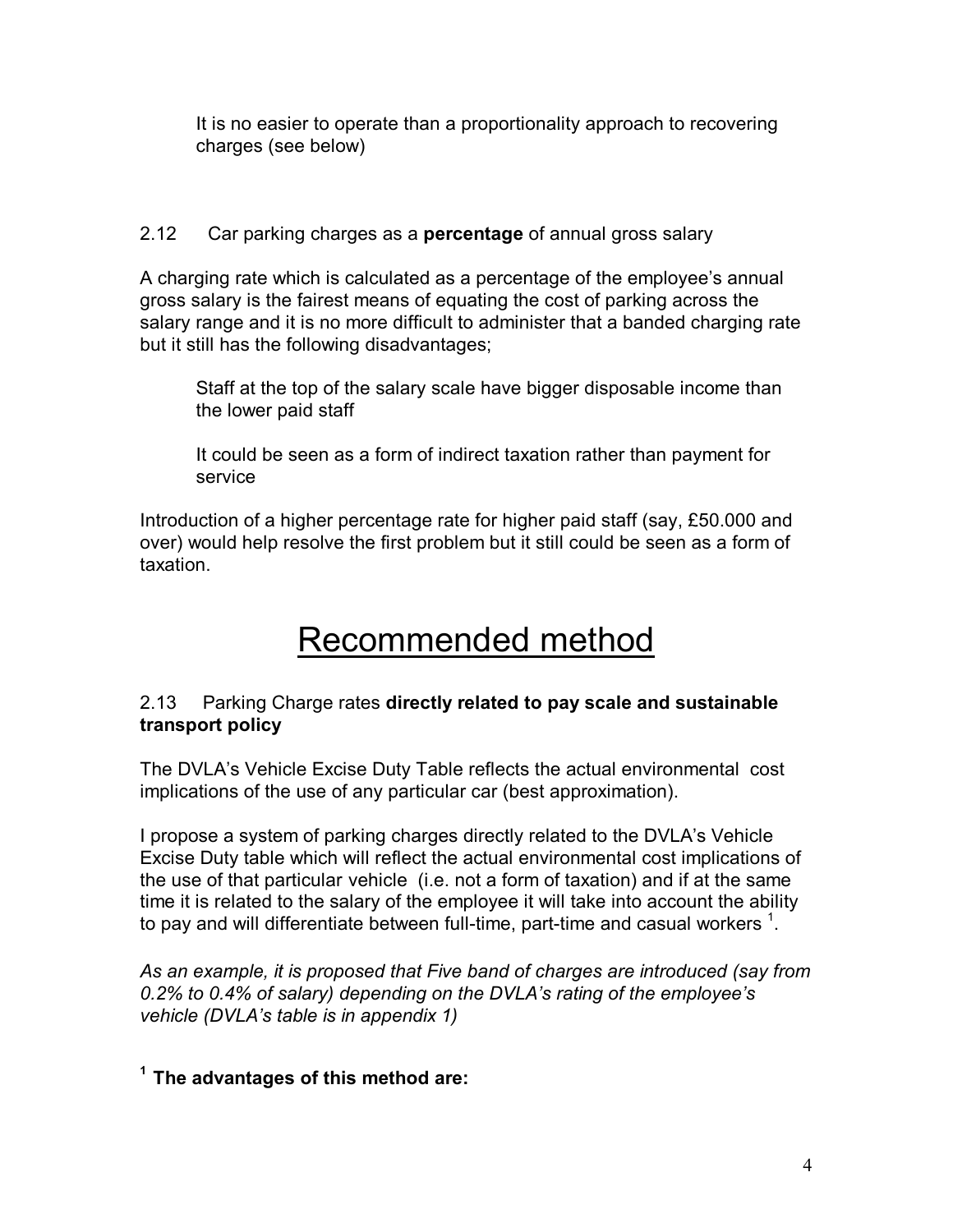- **Encourages use of environmental friendly vehicles**
- **It is related to ability to pay and therefore does not penalize essential car users and does not penalize part-time workers**
- **It is not likely to be viewed as a form of taxation as the Car user is paying a fee directly related to the environmental cost of using his/her car**
- **Due to its transparent fairness, it is more likely to be supported by staff without adverse publicity and loss of staff morale**

Mechanism for charging is described in section 4

#### **3. Exemption from payment of parking charges and discounted rates**

#### 3.1.1 Exemptions

It is proposed that the following staff should be exempt from payment of the parking charges:

Voluntary workers 100% discount

Disabled staff 100% discount

ÖÖÖÖÖÖÖÖÖÖÖÖÖÖÖÖÖÖÖÖÖÖÖÖÖÖÖÖÖÖÖÖÖÖÖÖ

#### 3.2 Discounted rates

Employers could allow certain categories of staff, such as those sharing cars, those who need to use their vehicles during the course of their work and people working at nights or unsociable hours, to pay discounted rates of charges.